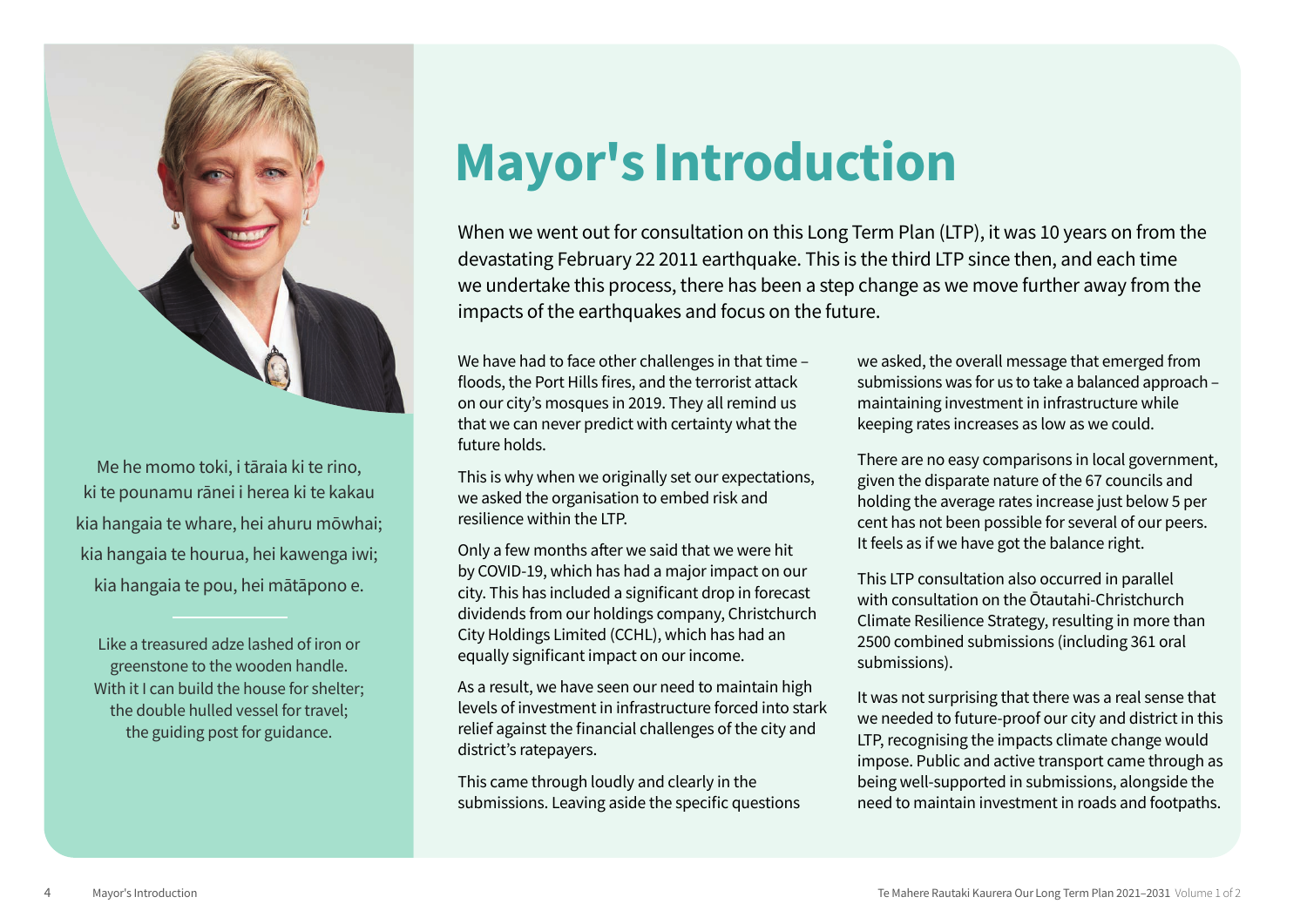Subsequently, the Climate Commission released its final advice to the Government, laying out a carbon-cutting roadmap and the Government has until December 2021 to respond. We will consider the Government's response in the Implementation Plan for the Climate Resilience Strategy, with any funding implications to be considered in future annual plans.

The other dominant theme that came through in the submissions was a strong desire, across a range of communities, to partner with us, so that together we could achieve much more.

We resolved to allocate additional support to our Urban Park Rangers and Parks partnerships, appoint a Papatipu Rūnanga partnership worker and to increase the Environment Partnership and Community Partnership Funds.

The investment we are making in this LTP will continue to build our resilience and prepare our communities and city for the impacts of climate change.

For example, the storm events of late May, while devastating for the wider Canterbury region, also tested our city's stormwater and flooding infrastructure, and we saw the value in our investment in areas like the Flockton Basin and stormwater retention at the upper Ōpāwaho-Heathcote.

In the consultation document we highlighted the level of uncertainty all councils face from the Government's reforms of Three Waters – drinking water, wastewater and stormwater.

The Government announced its initial decisions at the end of June, signalling the creation of four multiregional water entities, with Christchurch proposed to be included in a South Island entity whose boundaries will be based on the Ngāi Tahu Takiwa (tribal region).

At the time of writing, the Government was still to provide important information about the financial implications for councils. The results of the reforms will feature significantly in the 2024-34 LTP.

Planning, dedication and skill is required to produce the proper tool. And with the proper tool, you can shape the future.

The Government has also recently published an exposure draft of the Natural and Built Environment Act, the first of three planned pieces of legislation to replace the Resource Management Act 1991, which are anticipated to have significant impacts on how district councils are involved in planning and consenting.

And in April 2021 the Government also announced the Future for Local Government Review. We have undertaken an initial engagement with the Review Panel as part of the Canterbury region and expect to engage as a Council after the Review Panel's interim report in September 2021.

So, there is a high degree of uncertainty around the future role and responsibilities of local councils as

we enter this LTP period, but I remain optimistic that we have a strong foundation for whatever the future holds.

We have built strong relationships with other councils, government agencies, iwi, mana whenua, communities, NGOs and businesses, and this has helped us shift our mindset from looking backwards and seeking to recover what we had, to focusing on the future and creating a thriving, resilient and prosperous city and region together.

Our investment in ChristchurchNZ will see our city draw on the strengths of our region to meet global opportunities as we reposition ourselves for the future.

A test-bed for innovation, Christchurch is the place for future-focused, sustainable businesses and people who want to do things differently. We are leading the way in global health tech, aerospace and future transport, food fibre and agritech, and hi-tech solutions. These strategic strength sectors are supported by progressive ecosystems connecting enterprise, education, and government.

Ōtautahi-Christchurch is a city of opportunity for all, open to new ideas, new people and new ways of doing things – a city where anything is possible.

Lianne Dalziel Mayor of Christchurch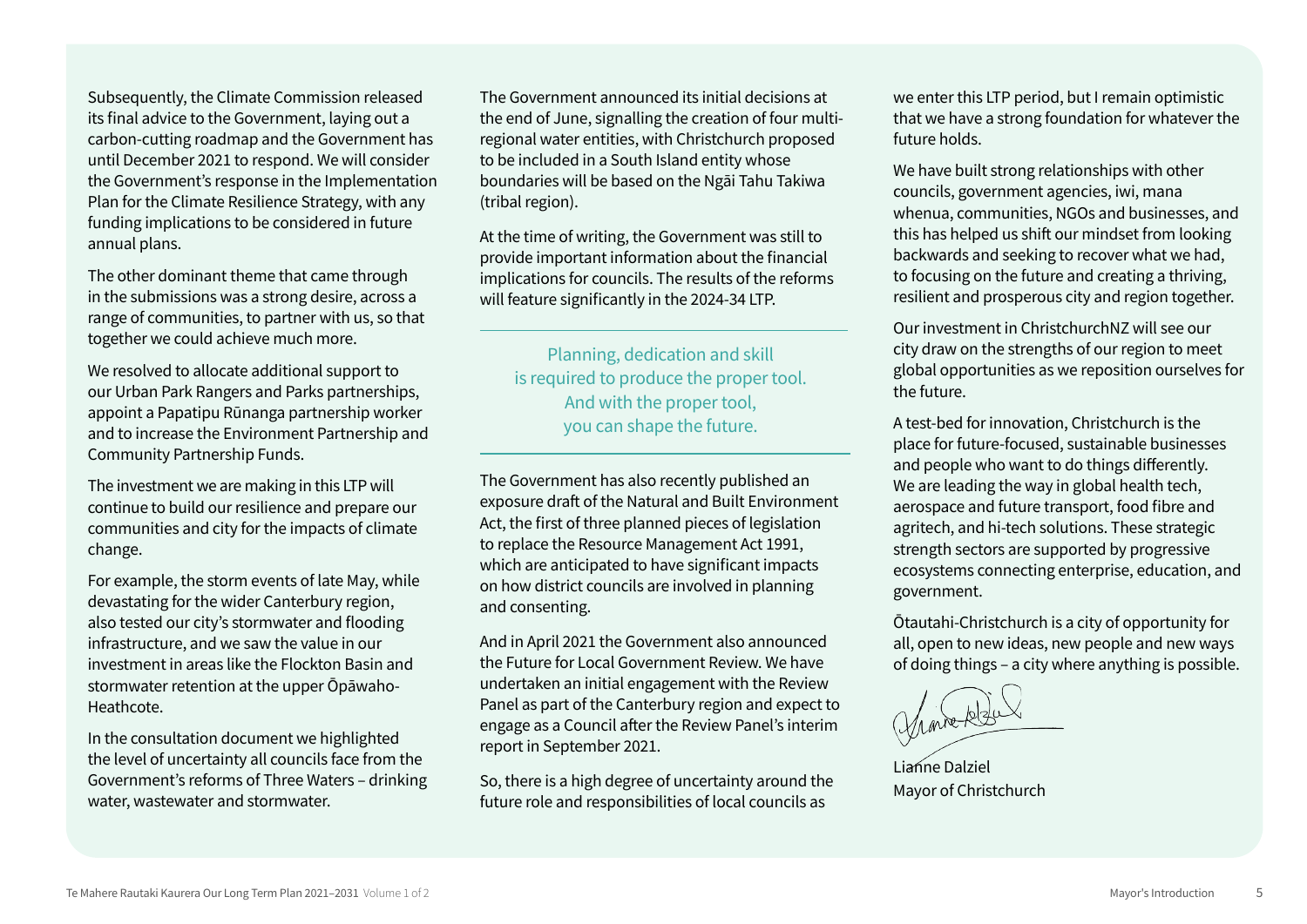

# **Mayor and Councillors**

## **The Elected members**

#### **Back row** *(from left):*

Councillor Aaron Keown, Councillor Jake McLellan, Councillor Sam MacDonald, Councillor Dr Melanie Coker, Councillor Tim Scandrett, Councillor Mike Davidson, Councillor Anne Galloway, Councillor James Daniels.

#### **Front row** *(from left):*

Councillor Sara Templeton, Councillor Yani Johanson, Councillor Catherine Chu, Councillor James Gough, Mayor Lianne Dalziel, Deputy Mayor Andrew Turner, Councillor Phil Mauger, Councillor Pauline Cotter, Councillor Jimmy Chen.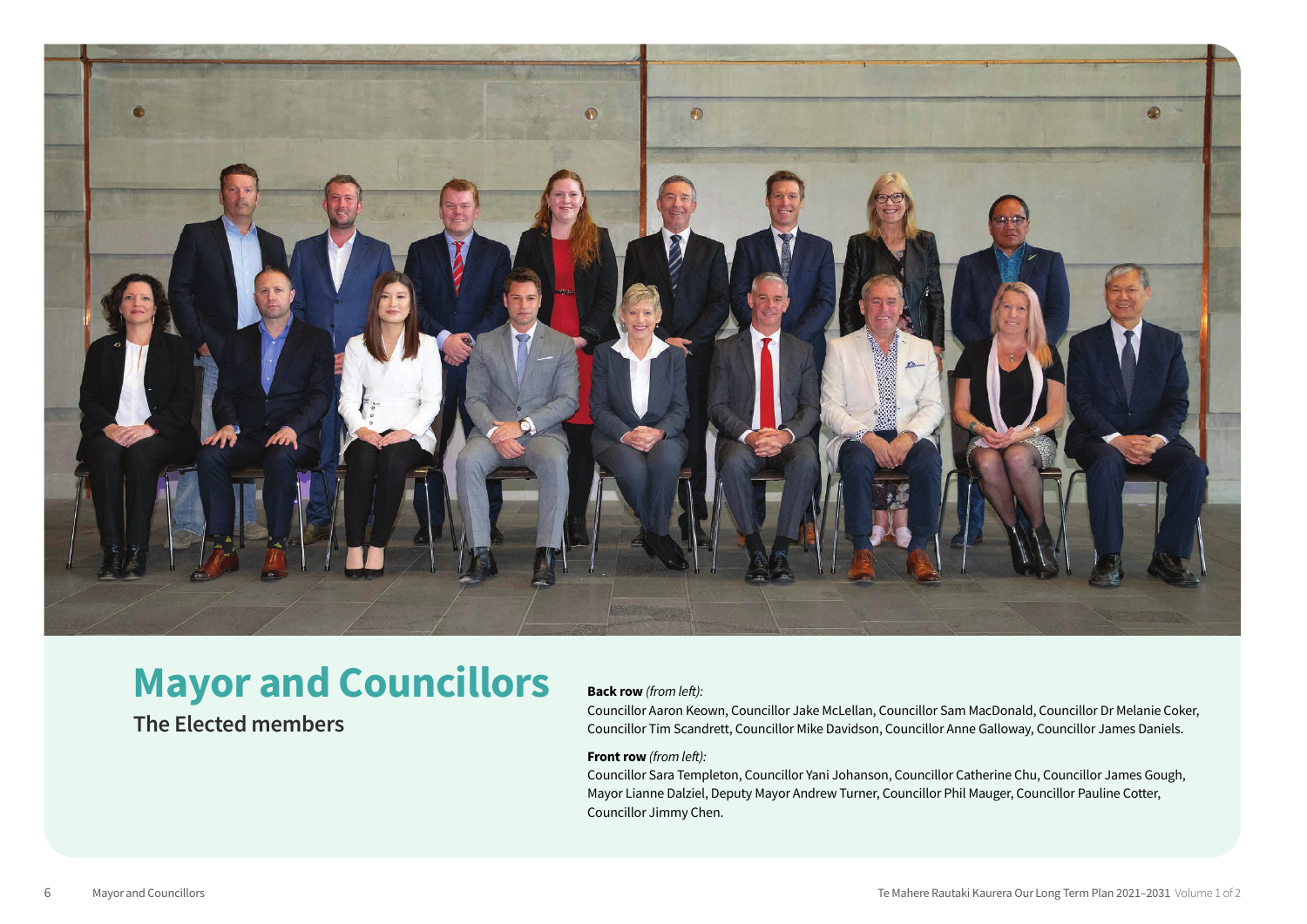# Treaty Relationships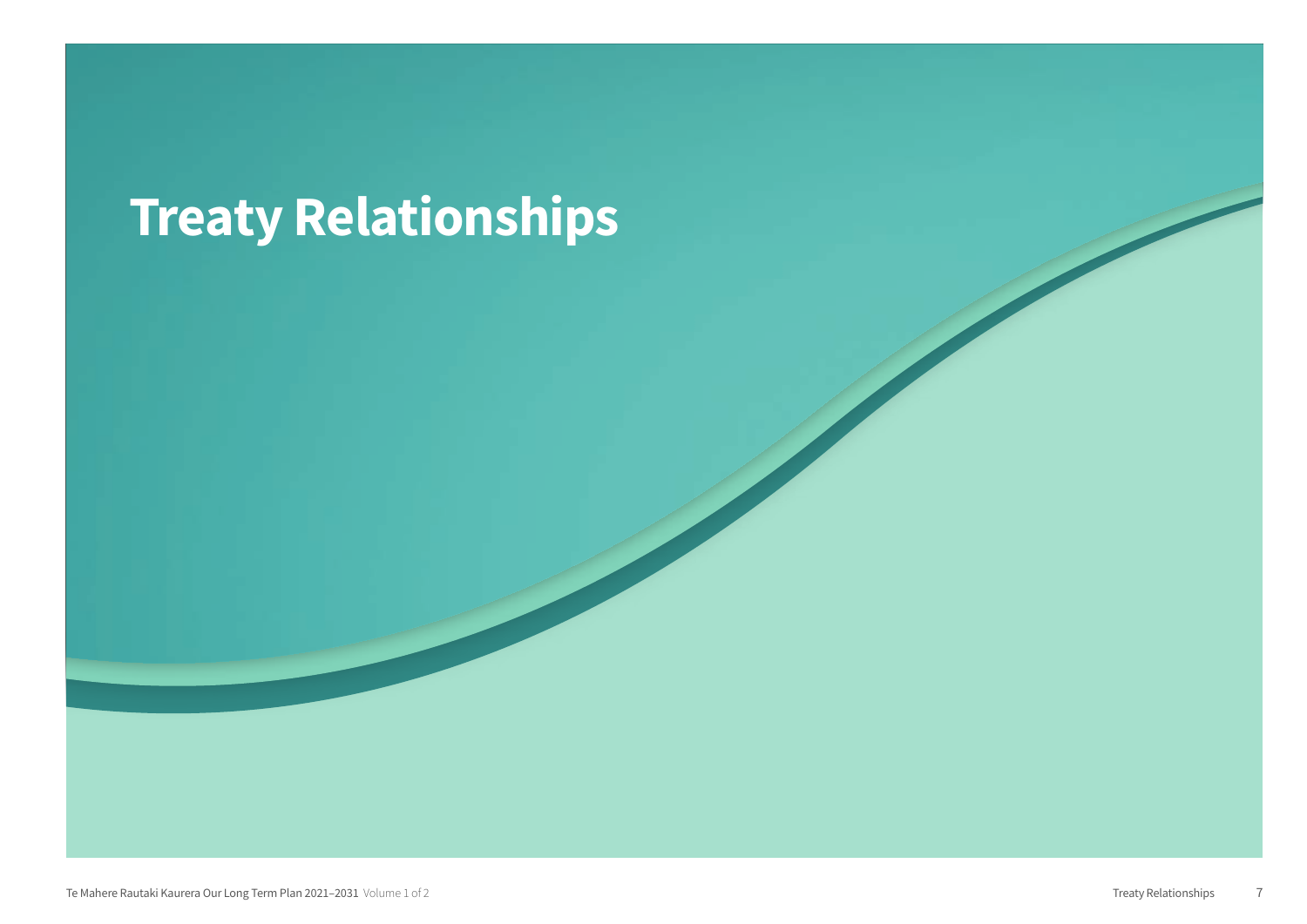#### Treaty Relationships

Through legislative frameworks Christchurch City Council is obligated to engage with, and strengthen relationships with Māori, premised on Te Tiriti o Waitangi as well as subsequent legislation such as the Local Government Act 2002, the Resource Management Act 1991 and Te Rūnanga o Ngāi Tahu Act 1996. The Local Government Act 2002 in particular, requires that Māori are afforded opportunity to participate in decision-making in areas of mutual interest.

Combined, these legislative documents set the basis of consultation with Iwi and mana whenua to ensure that the views and values of Māori are considered across Council activities as we make decisions about the city, its resources and the environment. Land, water (all forms) and the natural environment are of significant cultural value for Māori - similarly this is true for the wider Christchurch Community and are mutual areas of interest for Māori and Council.

Enabling access to social housing and papakāinga development (housing developments for Māori on ancestral land) are also fundamental to Māori wellbeing and form a further pou (pillar) in the relationship between Māori and Council.

#### Strategic

Council directly engages with iwi - Te Rūnanga o Ngāi Tahu, and six of the Papatipu Rūnanga whom fall within the Council catchment as mana whenua of respective rohe: Te Ngāi Tūāhuriri Rūnanga, Te Hapū o Ngāti Wheke, Wairewa Rūnanga, Te Rūnanga o Koukourārata, Ōnuku Rūnanga and Te Taumutu Rūnanga.

The six Papatipu Rūnanga collectively formed a body, Te Kahui Kahukura, to engage and partner at the strategic level with Council to advance mutual goals, namely to support environmental, social, cultural and economic wellbeing for Māori, inclusive of resolving papakāinga development restrictions on Māori land.

Engagement between Te Kahui Kahukura and Council is achieved through committee under the auspices of the Te Hononga - Papatipu Rūnanga Committee which meets quarterly. Te Hononga is underpinned by a relationship agreement signed in 2016 by the six Papatipu Rūnanga of Canterbury and the Council. The Committee enables the Council to strengthen relationships and communication with mana whenua and provides opportunity for Māori to contribute to decisionmaking.

#### **Operational**

At the operational level the relationship is strengthened through the Ngāi Tahu Relationship Team consisting of a Principal Advisor and a Senior Advisor. The Principal Advisor reports directly to the Chief Executive and both advisors operate in the strategic and operational environments. The purpose of this team is to foster working relationships with CCC operational staff, and Papatipu Rūnanga on a daily basis. The team also guide Council operational staff on cultural substance of policies, procedures and strategies set within Christchurch City Council.

The Council provides many different pathways for staff to participate and engage to extend their understanding of Ngāi Tahu cultural values. As well as providing Te Tiriti o Waitangi workshops for all newcomers to the organisation, Council employees can:

- learn te reo.
- learn waiata.
- participate in marae based cultural workshops and seminars.
- attend weekly open sessions to engage with the relationship team.

Externally, the relationship team and Council staff engage directly with the six papatipu rūnanga and mana whenua at the operational level to ensure ngā rūnanga are informed, involved and represented in areas of mutual interest. The range of activity and engagement is broad and covers many facets of strengthening social, environmental, economic and cultural interaction premised on a Te Tiriti based relationship.

#### Greater Christchurch Partnership

Ngāi Tahu are represented on the Greater Christchurch Partnership (GCP) to collaborate on planning and managing the impacts of growth and development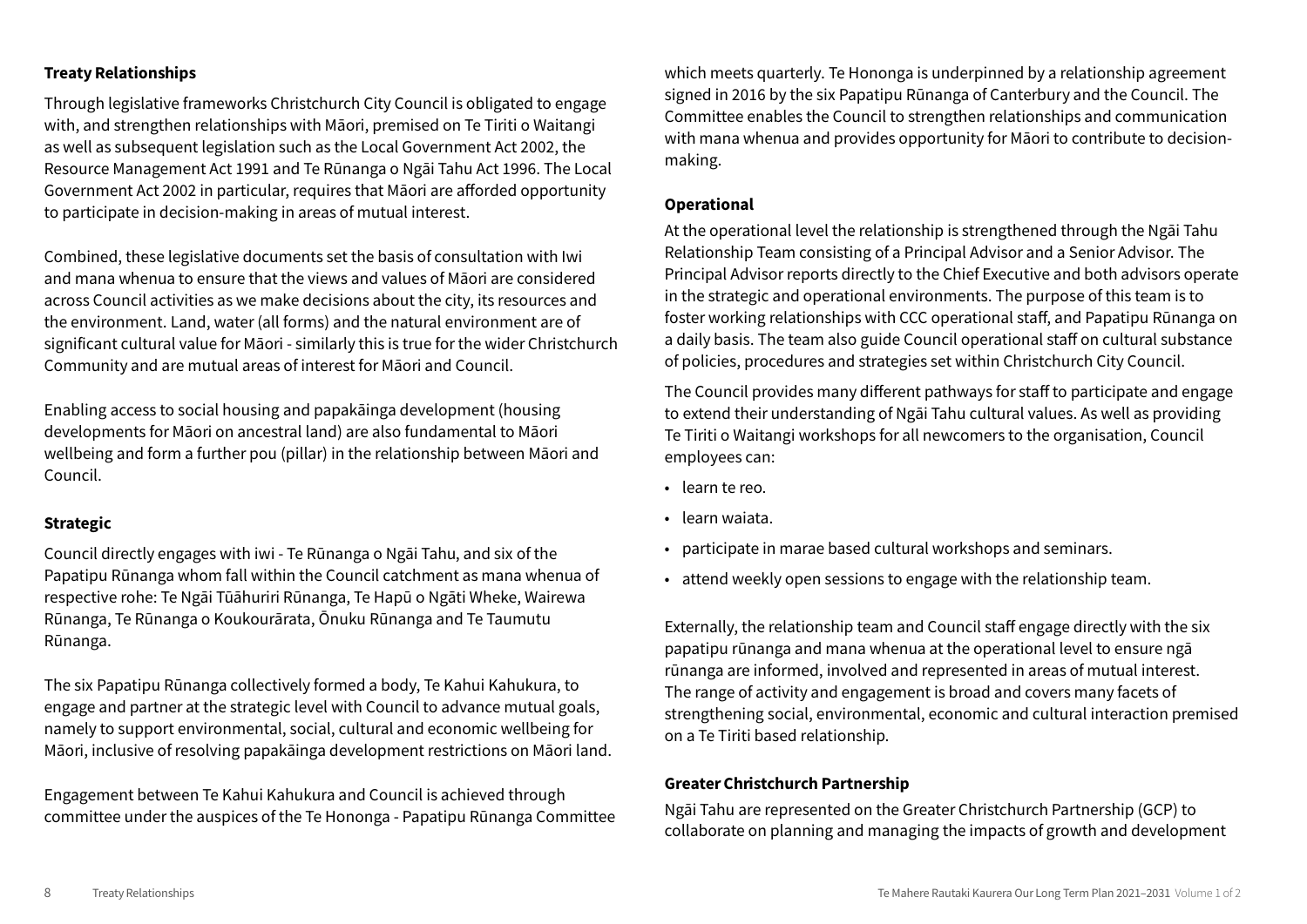in the Greater Christchurch area. This provides Iwi and papatipu rūnanga further opportunities to actively contribute to and make decisions in areas of mutual interest, as a valued partner at the GCP decision table.

#### Urban Māori with external tribal affiliations

Whilst the council specifically recognises the special relationship with Iwi and mana whenua, it also engages with wider Māori who are present in the city and whose tribal affiliations are external of Ngāi Tahu through Te Rūnanga o Ngā Maatawaka specifically on urban Māori community matters. Situated at Ngā Hau e Wha Marae - Te Rūnanga o Ngā Maata Waka is a valuable community stakeholder.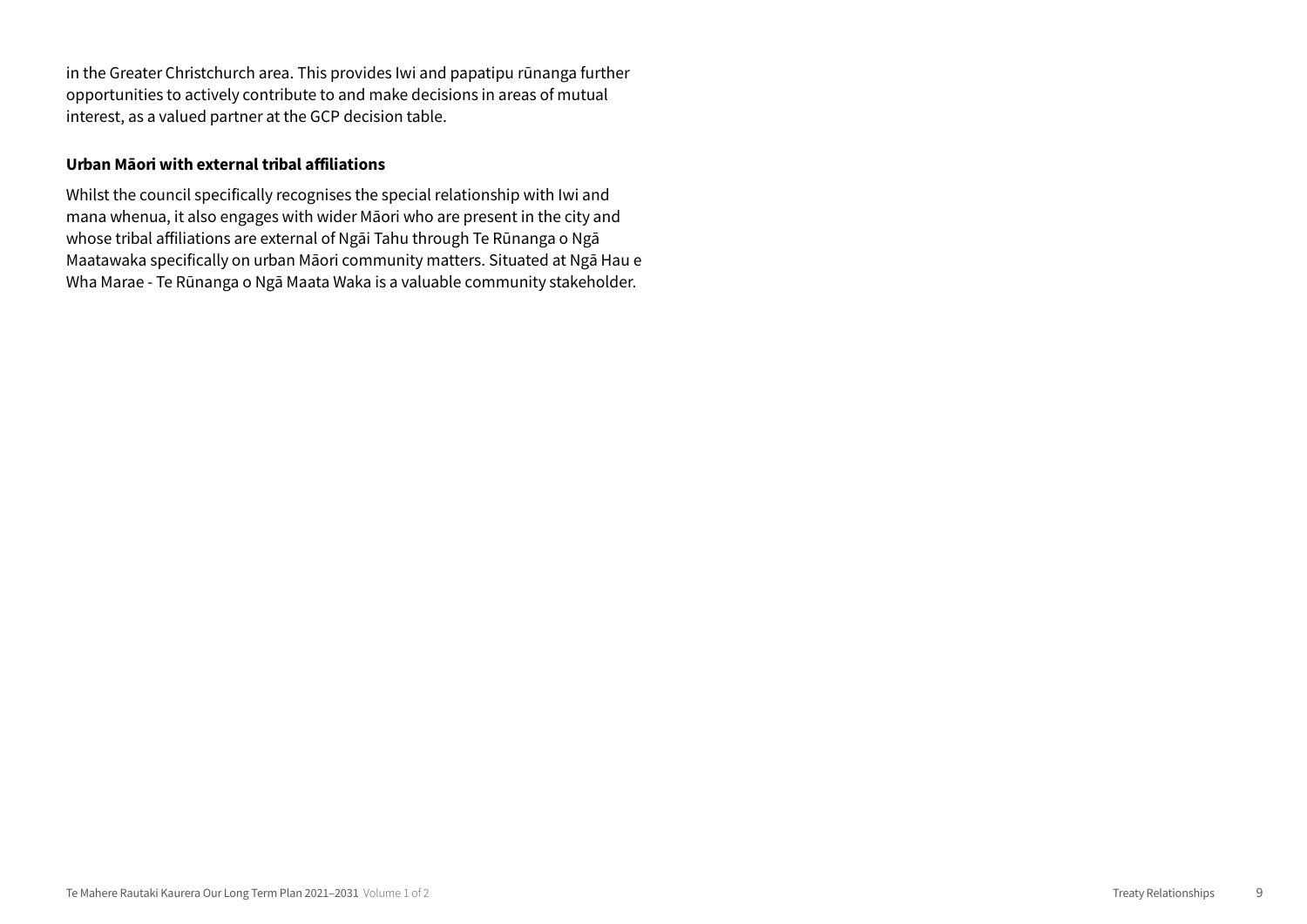# Independent Auditor's Report

**To the reader:**

### **Independent Auditor's report on Christchurch City Council's 2021-31 long-term plan**

I am the Auditor-General's appointed auditor for Christchurch City Council (the Council). The Local Government Act 2002 (the Act) requires the Council's long-term plan (plan) to include the information in Part 1 of Schedule 10 of the Act. Section 94 of the Act requires an audit report on the Council's plan. Section 259C of the Act requires a report on disclosures made under certain regulations. I have carried out this work using the staff and resources of Audit New Zealand. We completed our report on 23 June 2021.

### **Opinion**

In our opinion:

- the plan provides a reasonable basis for:
	- o long-term, integrated decision-making and co-ordination of the Council's resources; and
	- o accountability of the Council to the community;
- the information and assumptions underlying the forecast information in the plan are reasonable; and
- the disclosures on pages 143–149 (Volume 2) represent a complete list of the disclosures required by Part 2 of the Local Government (Financial Reporting and Prudence) Regulations 2014 (the Regulations) and accurately reflect the information drawn from the plan.

This opinion does not provide assurance that the forecasts in the plan will be achieved, because events do not always occur as expected and variations may be material. Nor does it guarantee the accuracy of the information in the plan.

#### **Emphasis of Matters**

Without modifying our opinion, we draw attention to the following disclosure.

**AUDIT NEW ZEALAND** 

Mana Arotake Aotearoa

#### **Uncertainty over three waters reforms**

Pages 129–130 (Volume 2) outline the Government's intention to make three waters reform decisions during 2021. The effect that the reforms may have on three waters services provided is currently uncertain because no decisions have been made. The plan was prepared as if these services will continue to be provided by the Council, but future decisions may result in significant changes, which would affect the information on which the plan has been based.

#### **Basis of opinion**

We carried out our work in accordance with the International Standard on Assurance Engagements (New Zealand) 3000 (Revised) *Assurance Engagements Other Than Audits or Reviews of Historical Financial Information*. In meeting the requirements of this standard, we took into account particular elements of the Auditor-General's Auditing Standards and the International Standard on Assurance Engagements 3400 *The Examination of Prospective Financial Information* that were consistent with those requirements.

We assessed the evidence the Council has to support the information and disclosures in the plan and the application of its policies and strategies to the forecast information in the plan. To select appropriate procedures, we assessed the risk of material misstatement and the Council's systems and processes applying to the preparation of the plan.

Our procedures included assessing whether:

- the Council's financial strategy, and the associated financial policies, support prudent financial management by the Council;
- the Council's infrastructure strategy identifies the significant infrastructure issues that the Council is likely to face during the next 30 years;